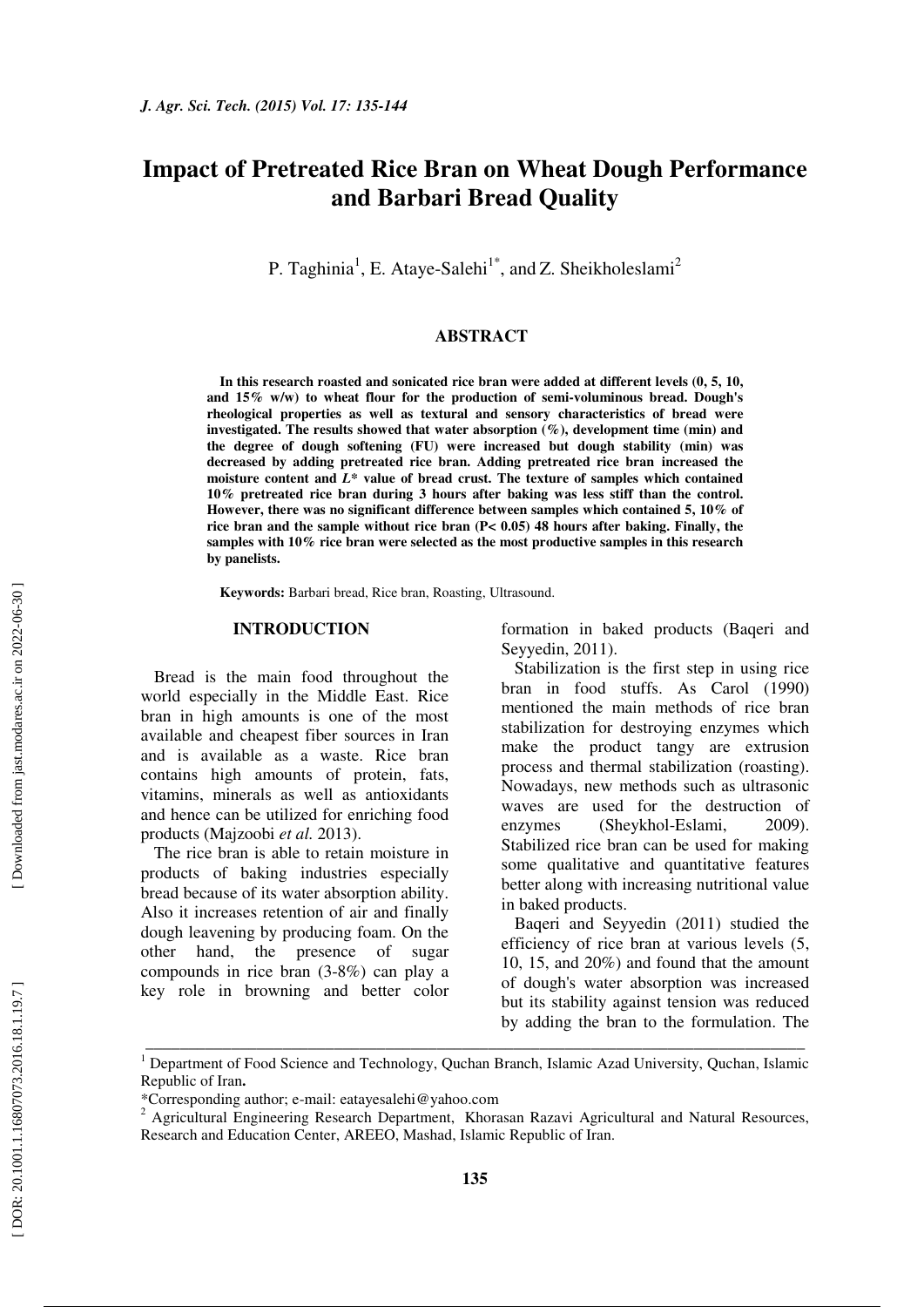authors introduced the sample contained 10% rice bran as the best sample in terms of quantity and quality.

Sairam *et al.* (2011) also studied the efficiency of fat-free rice bran at the levels of 5, 10 and 15% in bread formulation. According to their results, the samples including 5 and 10% of this fiber resource had long-lasting quality and high acceptability. On the other hand, Ghufran *et al.* (2009) found that by adding rice bran to bread formulation at 2-20% levels, the texture score and samples' taste checked by panelists were decreased. Among these samples, the sample which contained 10% rice bran and 90% wheat flour had higher acceptability than other samples.

Sekhun et al. (1996), AbdolHamid and Levan (2003) and Sangrak *et al.* (2004) studied the efficiency of adding rice bran on specific volume of baked products and reported that this parameter was decreased by adding rice bran to formulation.

Thus, the present research aimed at investigating the effect of the addition of pretreated rice bran under two processes, by heating (roasting) and sonication, on wheat dough performance and barbari bread quality.

## **MATERIALS AND METHODS**

Wheat flour was purchased from Golmakan Flour Factory in Mashhad, Iran and contained 13.6% moisture, 10.3% protein, 0.64% ash, 1.1% fat, 0.51% crude fiber, 26.7% wet gluten and falling number of 402 seconds all determined according to the approved methods of the AACC (2000). Rice bran was provided one a company in Mazandaran Province, and contained 14% protein, 20% fat, 9.8% ash and 25% raw fiber. Active dry yeast (*Saccharomyces cerevisiae*) which was a dry and active powder in vacuum packing was bought from Razavi Yeast Factory in Mashhad, Iran. Salt, sugar and oil were purchased from the local market.

#### **Pretreatment of Rice Bran**

Raw rice bran was milled by means of a laboratory mill (Alexander Wreck model WEL82, Germany) and then manually sieved at 20 mesh. After milling, the raw rice bran was roasted for 10 minutes at 100 °C in an oven (Jeto Tech brand, OF-O2G model, Made in Korea) to investigate lipase and reduce its moisture content to a value lower than 10% (Carol, 1990).

For sonication, a set which produced ultrasonic waves (UP200 H, Hielscherm, Germany) made in was used. The linear mechanical oscillation with 24,000 frequencies/second (24 kHz) for 5 minutes by sonotrode (model S3) was used for pretreated rice bran.

## **Bread Making Method**

First, all dried raw materials were mixed in a mixer (Spiral model, made in Thailand) and the required amount of water was added for each treatment (Table 1). Then the dough was mixed for 10 minutes at 150 rpm and on the sixth minute, the formulation oil was added into the formulation after composing the main texture of dough. The first stage of fermentation happened for 30 minutes at ambient temperature (25°C). After that the dough was divided into 250 g pieces. Then these divided pieces were left at ambient temperature for 8-10 minutes for the second stage of fermentation. The final stage of

**Table 1.** Compounds used in formulation of barbari bread.

| Compounds            | Amounts $(\% )$          |
|----------------------|--------------------------|
| Wheat flour          | 85-100                   |
| Roasted rice bran    | 5, 10, 15                |
| Ultrasonic rice bran | 5, 10, 15                |
| Water                | According to farniograph |
|                      | results                  |
| Yeast                |                          |
| Salt                 |                          |
| Sugar                |                          |
| O <sub>i</sub> 1     |                          |
|                      |                          |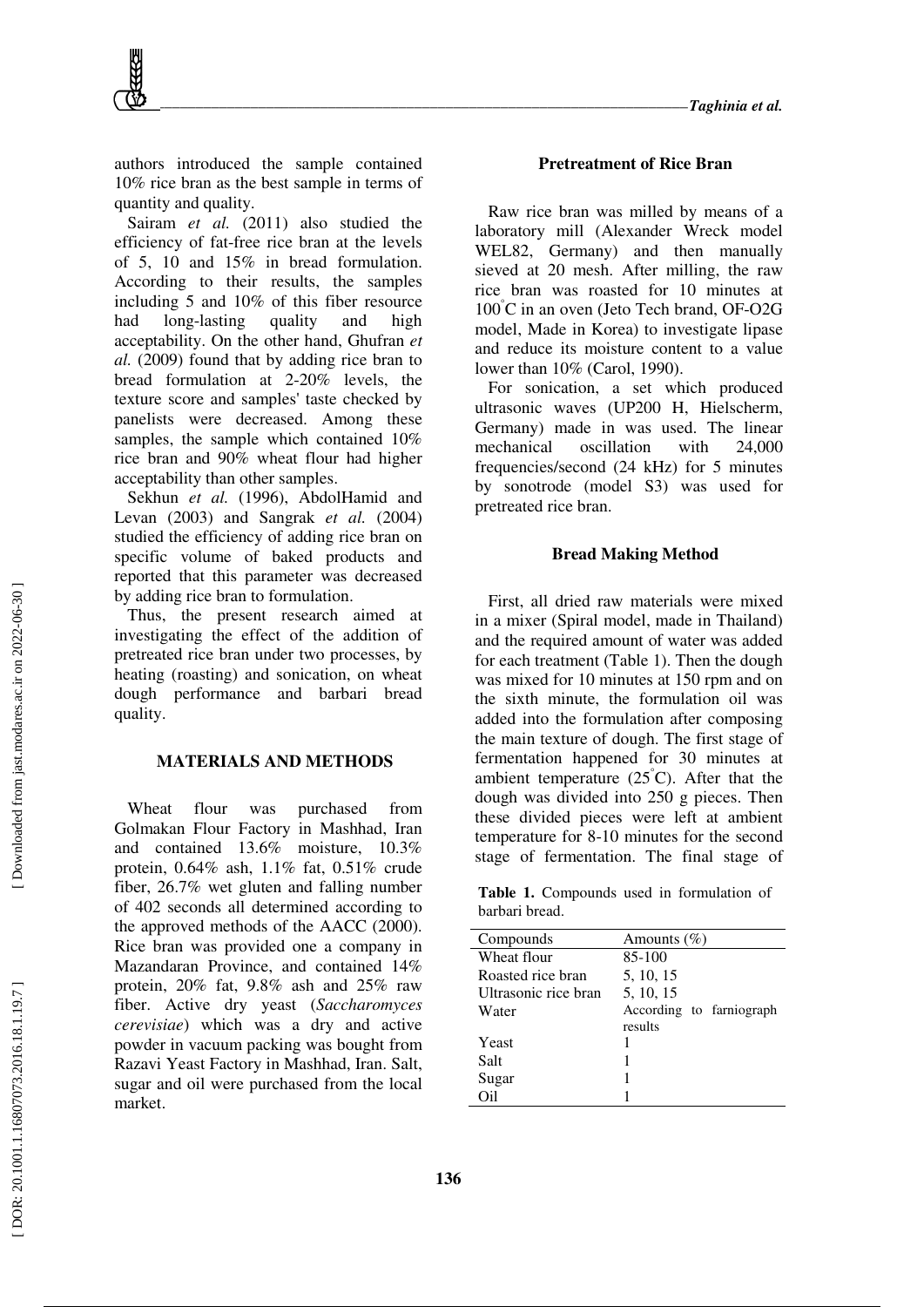fermentation occurred in a rotary oven with hot air (Zuccihelli Forni, made in Italy) at 260 °C within 13 minutes. After cooling, each sample was packed in polyethylene bags for qualitative and quantitative characteristics assessments and was kept at ambient temperature. It is necessary to mention that the control sample lacked rice bran.

## **Rheological Properties of Dough**

This test was done on the basis of approved methods of the AACC (2000), 54- 21 and by farinograph set, Brabender model, and a mixer with 300 g capacity.

### **Moisture Measurement**

Moisture of each sample was determined by oven (MX-50 A and D Co. Limited, Tokyo, Japan) drying at 105 °C until constant weight was reached.

#### **Evaluation of Specific Volume of Bread**

Specific volume of samples was determined by rapeseed displacement (AACC, 2000).

## **Evaluation of Porosity of Bread Crumb**

Porosity of bread crumb was measured as described by Ghufran *et al.* (2009) by image processing technology. At first, a slice of bread core with dimensions of 4×4 centimeters was prepared and imaged by a scanner (HP Scan jet G3010 model) at 300 dpi pixel resolution. Then the images were opened in Image J software. The gray level images were formed by activating the 8 bit part of software. And for changing the gray images into the binary images, the binary part of software was activated. These images contained some bright and dark spots and the bright-to-dark ratio was estimated as porosity index of samples. It is obvious that a higher ratio means more porosity in bread texture. The samples' ratio and percentage of these porosities were measured by software analysis. It is necessary to mention that this analysis was done 3 hours after baking*.* 

## **Textural Properties of the Bread**

Texture characteristic of the bread was assessed by means of a texture analyzer (QTS, CNS Farnell, UK). The necessary power for penetrating into each sample by a probe with a flat end (2.5 centimeter width and 1.8 centimeter height) with speed of 30 millimeter per minute was measured by this texture analyzer (Trigger value: 0.05 N, Target value: 30 mm) (McCarthy *et al.,* 2005).

This test was done 3 and 48 hours after keeping the samples at ambient temperature and the measured parameter in this test was the firmness of bread core.

## **Evaluation of Bread Crust Color**

The color parameters of *L* (lightness), a (greenness-redness) and b (blueness yellowness) of the bread were assessed according to Sudha *et al.* (2007). At first, the slice of bread crust with the dimensions of 4×4 centimeters was prepared and imaged by a scanner (HP Scan jet G3010 model) at 300 dpi pixel resolution. Then the images were opened in Image J software. The above values were calculated by using the LAB space in Plugins section.

## **Evaluation of the Sensory Characteristics of Bread**

The sensory characteristics of prepared bread were examined on the basis of 5 point hedonic method. These characteristics were evaluated by 10 trained panelists and they reported their results on the basis of total acceptability, which was the sum of score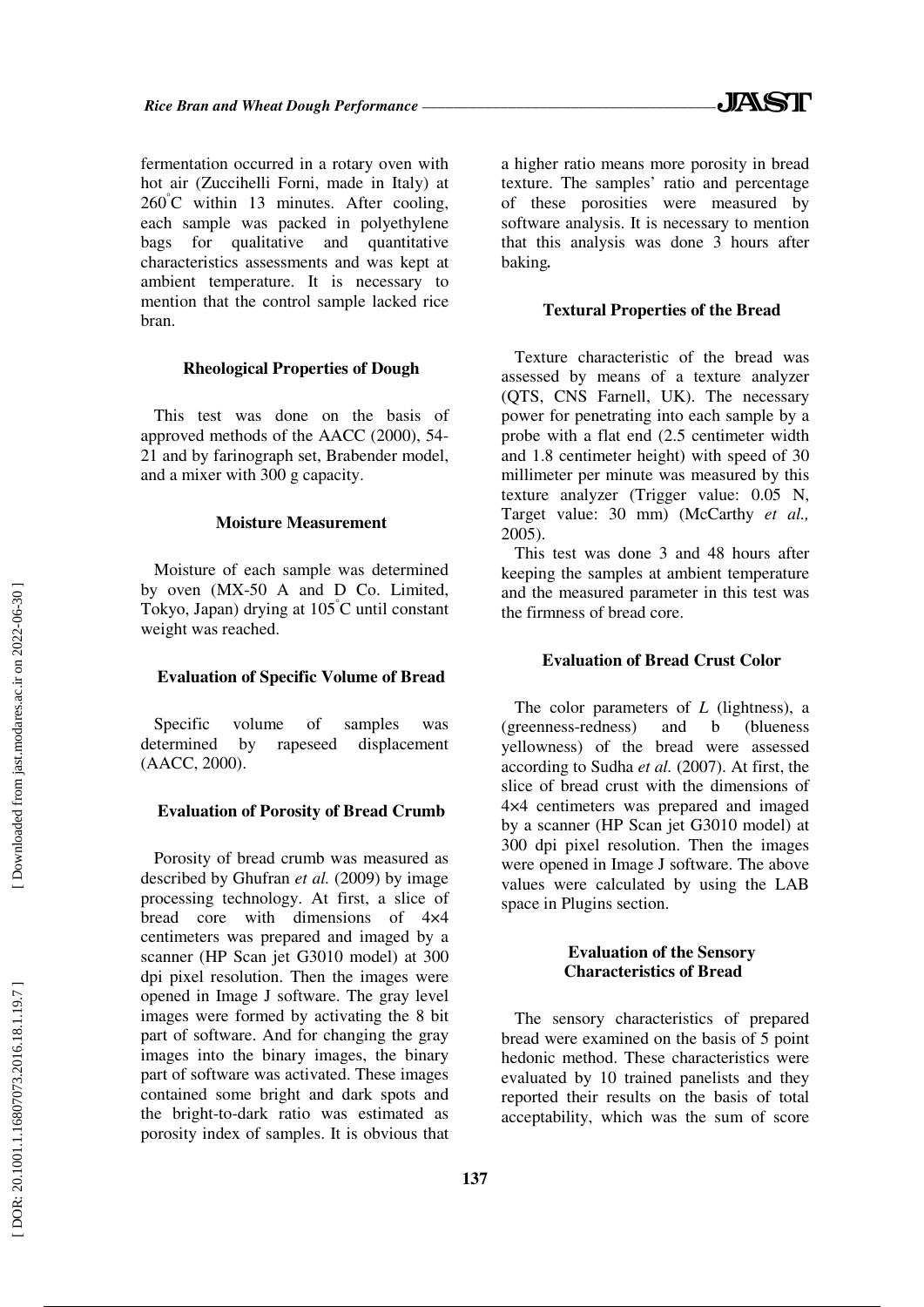parameters such as texture, core color, crust color, taste, and flavor and aroma 3 hours after baking.

## **Data Analysis**

The results of this research were randomly evaluated by Mstat-c software version 1/42. The averages of each variable, which were examined three times, were compared by Duncan's test at 5% level.

# **RESULTS AND DISCUSSION**

## **Farinograph Properties of Dough**

## **Water Absorption**

As shown in Figure 1-a, the water absorption of samples was significantly increased as compared with the control (P< 0.05) by increasing the percentage of bran (roasted and sonicated). The least water absorption was related to control whereas the highest water absorption belonged to two samples containing 15% bran (roasted and sonicated). Water absorption increase is caused by the presence of hydroxyl groups in additives (Haralick *et al.,* 1973). Rosell *et al.* (2001) pointed that there were many hydroxyl groups in fiber structures (such as rice bran) which caused water absorption to increase with producing hydrogen bonds (Randall et al. 1985). The results of the mentioned research were similar to those of Milani *et al.* (2006) and Sudha *et al.* (2007) that examined the efficiency of pretreated rice bran addition to flour and concluded that this addition caused water absorption increase in farinogram.

# **Dough Development Time**

As shown in Figure 1-b, dough development time of samples was significantly increased rather over control (P< 0.05) by adding bran (roasted and sonicated). The results indicated that the effect of roasted rice bran was more than that of sonicated bran on the duration of dough puffing. Also, the conclusions explained that the least time of dough development was related to control (2.23+0.06 minutes) and the most time of this parameter  $(3.63 \pm 0.26$  minutes) belonged to the sample containing 15% roasted rice bran. Sahraeeyan *et al.* (2012), Kuchaki *et al.* (2011) and Milani *et al.* (2006) in their researches about bread industries products pointed that water absorption increase resulted in enhancing the duration of dough development which was in accordance with the present research.

# **Dough Stability**

As shown in Figure 1-c, dough stability of samples compared with control was significantly decreased (P< 0.05) by increasing the bran percentage (roasted and sonicated). The results of this research also were in accordance with that of Gharib Bibalan *et al.* (2011) who investigated the efficiency of rice bran addition to dough formulation at 0, 10, 20 and 30% levels and concluded that the stability of dough was decreased by adding rice bran to the formulation. The present research also showed that the least stability of dough was related to the samples containing 15% roasted rice bran (3.45+0.06 minutes) whereas the highest value of this parameter  $(4.20+0.10)$ minutes) was related to control. Generally, the dough stability against mechanical factors will be decreased because of damages imparted to the gluten structure by adding rice bran or any fiber resource into the formulation of the products of bread industries (Carrol, 1990).

## **Dough Softening Degree**

 Dough softening degree was significantly reduced over control (P< 0.05) by adding the bran (roasted and sonicated) as shown in Figure 1-d. Also, the decrease of this

Downloaded from jast.modares.ac.ir on 2022-06-30 ]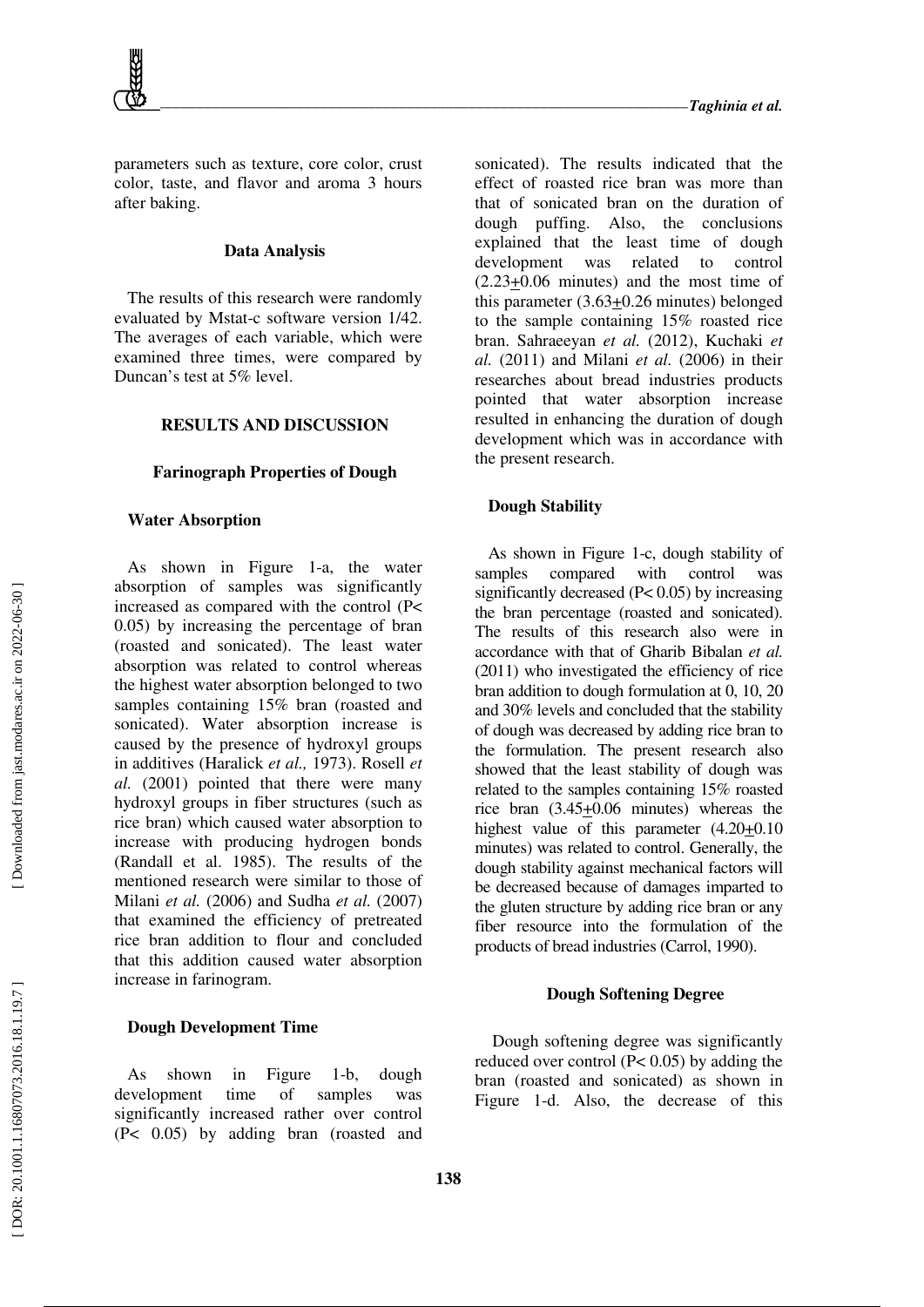

bran on (a) dough water absorption, (b) dough developmental time, (c) dough stability, (d) dough softening, (e) moisture content of bread, (f) specific volume of bread, (g) porosity of bread.

parameter in roasted rice bran samples was considerably higher rather than sonicated rice bran samples. Gharib Bibalan *et al.* (2011) also examined the efficiency of rice bran addition at 10, 15 and 20% levels and concluded that not only dough stability but also its softening degree was reduced by adding rice bran to dough formulation. The present research resulted that the highest rate of this parameter  $(165.0+5.00)$  FU) was related to control and the least (134.70+5.03 BU) belonged to the sample containing 15% roasted rice bran but there was no significant

 $\theta$ control 5%<br>roasted 10%  $1.500$  $50'$  $100/$  $15%$ <br>sonicated roasted masted ove<br>sonicated sonicated bran hran bran **bran** bran bran treatments (g) difference between this sample (containing

15%) and the sample containing 10% roasted rice bran.

## **Bread Moisture Content**

Figure 1-e, indicates that moisture content of all samples was significantly increased over control by adding the bran (roasted and sonicated) (P< 0.05). Besides, these results showed that there was no significant differences between the two kinds of

 $\mathbf{h}$ 

 $15%$ 

ansus<br>bran

 $\mathbf{b}$ 

 $\cdot$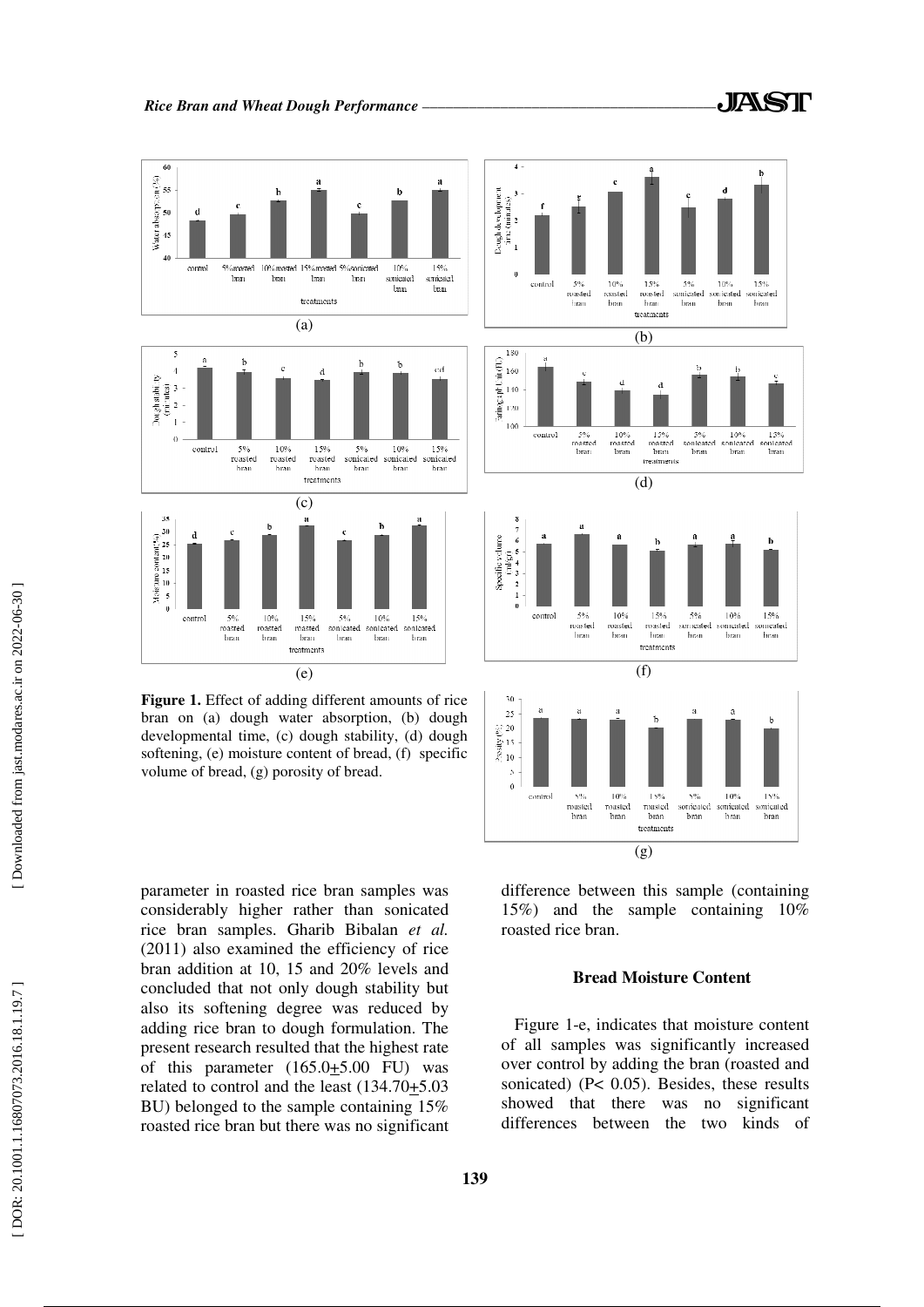pretreated bran at equal levels. In addition, the sample containing 15% of roasted rice bran (32.47+0.105%) and the sample containing 15% of sonicated rice bran (32.53+0.21%) had the most significant effect (P< 0.05) on increasing the moisture of final product when compared with control.

 McCarthy *et al.* (2005) said that materials with hydrophilic nature could react with water and cause to reduce its distribution and increase its stability during the baking process. Because of this, the moisture content of final product increases during and after baking process. Thus, it can be said that fibers because of having hydroxyl groups in their structures and also having bondability with water molecules in formulation not only increase water absorption rate in dough but also increase the moisture content of final product.

#### **Specific Volume of Bread**

The specific volume of samples was significantly decreased over control by adding more than 10% of rice bran (roasted and sonicated)  $(P< 0.05)$  as shown in Figure 1-f. The results showed that there was no significant difference between control and samples containing 5 and 10% pretreated rice bran. In a study conducted by Sangnarak *et al.* (2004), it was reported that the volume and the specific volume of samples were reduced by fiber addition (15 g fiber per 100 g flour) to bread formulation. According to Sekhon *et al.* (1997) the bread volume was decreased because of adding more than 10% rice bran to formulation. said it was mentioned that the specific volume decrease of productive samples containing more than 10% levels is caused by considerable decrease of gluten in formulation and dough intolerance (because of reducing the gluten than control) in protecting and keeping gas cells during fermentation stage and even baking process. Milani *et al.* (2006) described that rice bran added to dough formulation decreased its elasticity which influenced reducing specific volume.

#### **Porosity of Bread**

Figure 1-g, shows that porosity rate of samples compared to control was significantly decreased by adding more than 10% rice bran (roasted and sonicated) (P< 0.05). Decreasing the gluten in formulation, disordering in keeping gas cells because of extreme water absorption by dough prepared from these treatments, inactivation of yeast and decreasing the number of gas cells could cause the porosity reduction in samples containing more than 10% rice bran. As Karimi *et al.* (2010) reported additives which extremely increased water absorption of dough through destructive effect on yeast function played important role in reducing porosity in the texture of final product.

## **Firmness of Bread**

 As shown in Figure 2-a, firmness of samples was significantly increased over control three hours after baking by adding more than 10% of rice bran (roasted and sonicated) (P< 0.05). High firmness in samples containing 15% rice bran compared to other samples resulted from decreasing gluten rate in total formulation which caused not only transfer of moisture from core to crust but also decrease of gas cells in dough texture during fermentation. On the other hand, decreasing firmness in samples containing less than 10% rice bran to control could be interpreted as though fiber components in formulation of these samples with water absorption prevent moisture loss in samples. Besides, these components could react with starch molecules and defer retrogradation in final product. Generally, many factors such as amylopectin retrogradation, rearrangement of polymers in the amorphous region, moisture reduction and moisture distribution between amorphous and crystalline regions lead to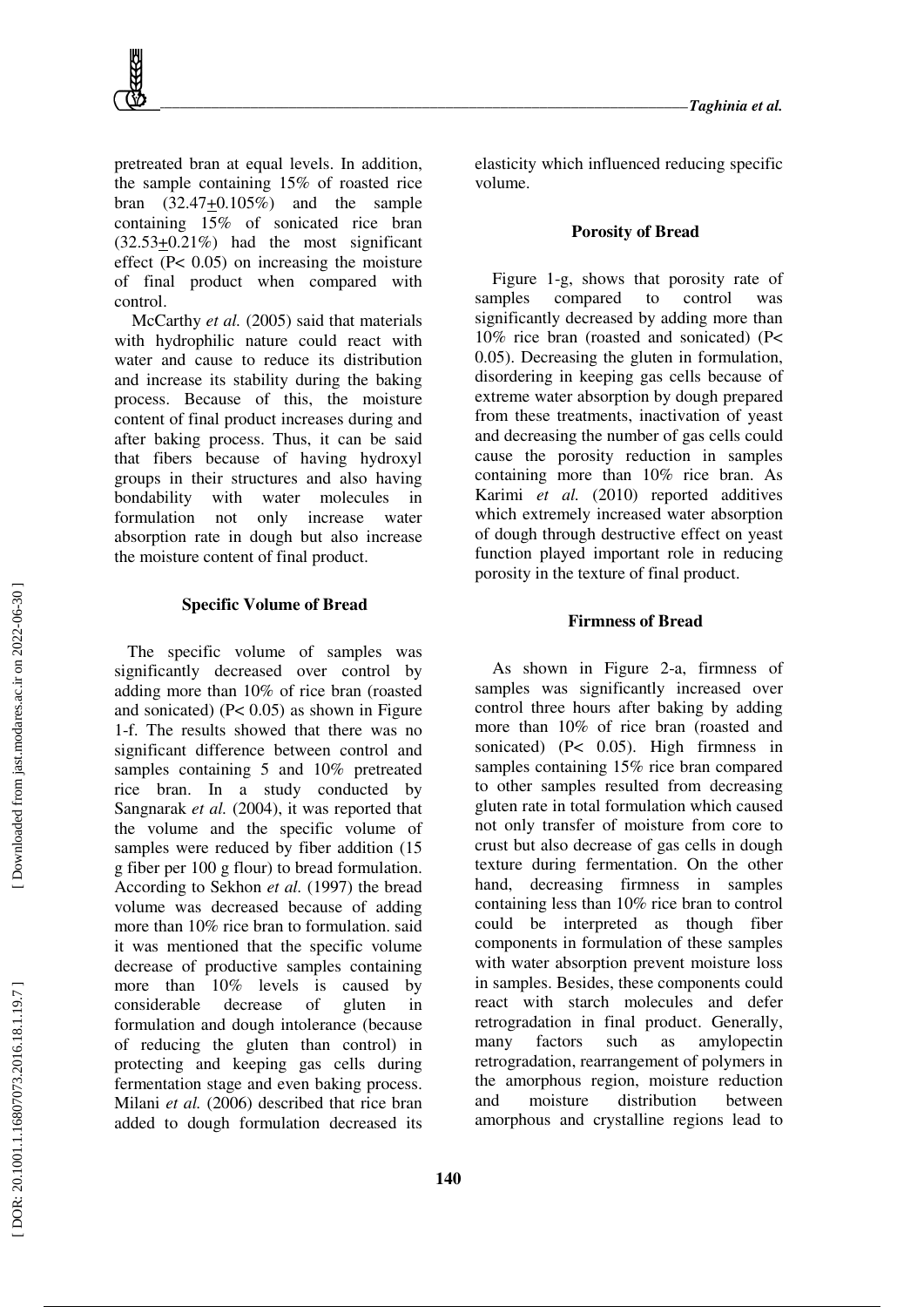bread staling during storage (Milani *et al.,* 2006).

Moreover, the results of present research indicated (Figure 2-b) that there was no significant difference between the firmness rate of 5 and 10% rice bran samples and that of control 48 hours after baking while firmness rate of 15% rice bran sample at 5% level was higher than others. Seyyedin *et al.* (2011) who investigated the effect of rice bran on the texture of industrial products concluded that 10% rice bran samples had the highest quality in terms of texture.

#### **Crust Color**

 Figure 3-a shows that the *L\** value in samples was significantly increased compared with that of control by the addition of rice bran (roasted and sonicated) (P< 0.05). Also, results showed that the highest value of *L\** value was related to 10 and 15% rice bran samples while the least was associated with 5% rice bran sample and control.

High capacity of water holding by fiber compositions in rice bran increased *L\**

value. These combinations decreased the changes of bread crust surface by maintaining moisture and preventing water loss during baking process and Therefore increase this colorful item (L\*). Purlis and Salvadori (2009) explained that bread surface changes controlled the brightness and smooth surface had more ability to reflect light and increase *L\** value than uneven surface. On the other hand, examining the *a\** and *b\** values showed that there was no significant difference between rice bran samples and control.

#### **Total Acceptability**

 There were significant differences between different treatments and control at 5% level. Samples containing 10% rice bran (roasted and ultrasonic) received the highest score and those with 15% of this bran gained the least score in terms of total scores of sensory parameters as shown in Figure 3-b. In another study, Sairam *et al.* (2011) found that 5% and 10% rice bran samples were more acceptable than other samples by examining the effect of rice bran at 5, 10 and







**Figure 3**. Effect of adding different amounts of rice bran on (a) *L\** value of bread crust, (b) total acceptability of bread.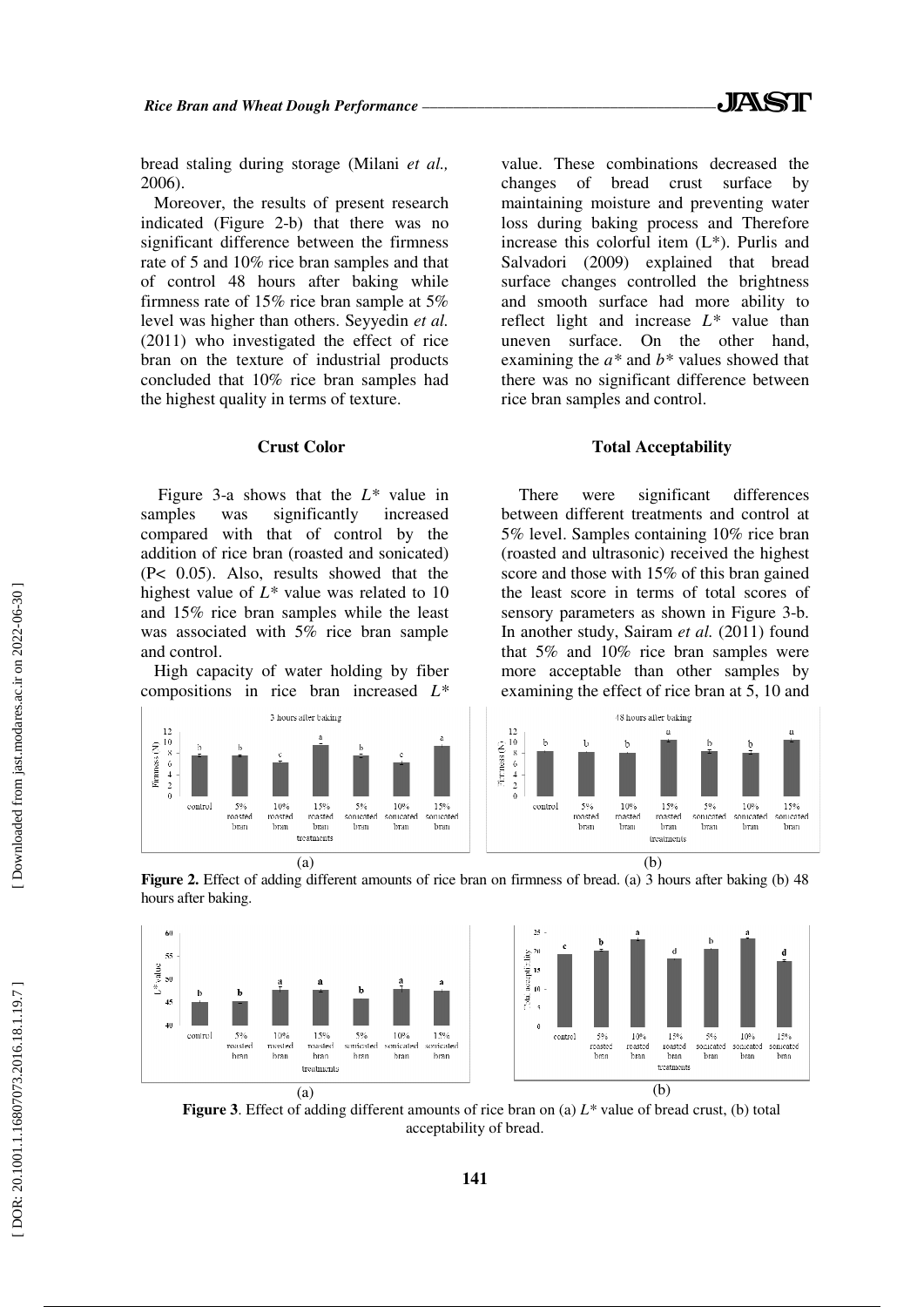15% levels on bread formulation and their results were compatible with the results of this study. Bagheri and Seyyedin on the one hand by studying on rice bran samples at 5, 10, 15 and 20% levels in one bakery pointed out that only samples containing 10% rice bran had higher quality than other samples in terms of sensory characteristics. In addition, in Ghufran *et al.* (2009) study some wheat flour was replaced by rice bran and they reached the same results that samples containing 10% rice bran were more acceptable than others with different levels.

## **CONCLUSIONS**

 Rheology results obviously showed that water absorption, dough development time and dough softening degree were increased and its stability was decreased by increasing rice bran. Also, studying the qualitative and quantitative characteristics of bread indicated that moisture content and crust *L\** value were enhanced by rice bran increase. Evaluation of the texture firmness of samples three hours after baking indicated that only samples containing 10% rice bran were less hard than control but there were no significant differences between 5, 10% rice bran samples and control 48 hours after baking. Finally, in sensory evaluation, samples containing 10% roasted or sonnicated rice bran were chosen as the best productive samples in the present research by panelists.

## **REFERENCES**

- 1. AACC. 2000. *Approved Methods of the American Association of Cereal Chemists*.  $10<sup>th</sup>$  Edition, American Association of Cereal Chemists, St. Paul, MN, **2.**
- 2. Abdul-Hamid, A. and Luan, L. Y. 2000. Functional Properties of Dietary Fibre Prepared from Defatted Rice Bran. *Food Chem*., **68**:15-19.
- 3. Baqeri, R. and Seyyedin, S. M. 2011. The Effect of Adding Rice Bran Fibre on Wheat

Dough Performance and Bread Quality. *World Appl. Sci. J.,* (Special Issue of Food and Environment)**14**: 121-125.

- Carrol, L. E. 1990. Functional Properties and Applications of Stabilized Rice Bran in Bakery Products. *Food Tech.*, **44(4):** 74-76.
- 5. Curic, D., Gabric, D., Bauman, I., Tusak, D. and Novotni, D. 2007. Gluten Free Bread Production by the Corn Meal and Soybean Flour Extruded Blend Usage. *Agriculturae Conspectus Scientificus,* **72(3):** 227-232.
- 6. Gharib Bibalan, S., Ataye Salehi, A. and Mohammadi Sani, E. 2011. The Effect of Adding Rice Bran on Qualitative and Physiochemical features of Oil Cookies. MA. Thesis, Islamic Azad University, Quchan.
- 7. Ghufran, S., Saqib, S. M., Mubarak, A., Ali, M. and Shih, F. 2009. Influence of Rice Bran on Rheological Properties of Dough and in the New Product Development. *J. Food Sci. Tech.*, **46(1):** 62–65.
- 8. Haralick, R. M., Shanmugam, K. and Dinstein, I. 1973. Textural Features for Image Classification. *IEEE Trans. ASAE*, **45(6):** 1995-2005.
- 9. Karimi, M., Tavakoli, H., Sheykhol-Eslami, Z., Sahraeeyan, B. and Naqipur, F. 2010. Breadmaking with Wheat and Potato Powder. Agricultural Engineering Research Department, Khorasan Razavi Agricultural and Natural Resources, *Research and Education Center, AREEO,* Mashad, Iran *.*
- 10. Kuchaki, A., Karimi, M., Mortazavi, S. E. and Milani, A. 2011. The Effect of *Alyssum homolocarpum* on Rheological Features of Dough and on Wheat Bread Quality. *Food Sci. Indust. Iran J*., **1**; 9-16
- 11. Lazaridou, A., Duta, D., Pagageorgiou, M., Belc, N. and Biliaderis, C. G. 2007. Effects of Hydrocolloids on Dough Rheology and Bread Quality Parameters in Gluten –free Formulations. *J, Food Eng.*, **79**: 1033-1047.
- 12. Majzoobi, M., Sharifi, S., Imani, B. and Faranaky, A. 2013. The Effect of Particle Size and Level of Rice Bran on the Batter Sponge Cake Properties. *J. Agri. Sci. Tech.*, **15**: 1175- 1184.
- 13. Mc Carthy, D. F., Gallagher, E., Gormley, T. R., Schober, T. J. and Arendt, E. K. 2005. Application of Response Surface Methodology in the Development of Gluten Free Bread. *Cereal Chem.*, **82**: 609-615.
- 14. Milani, A., Purazarang, H., Nasiri Mahallati, M. and Karimi, M. 2006. The Effect of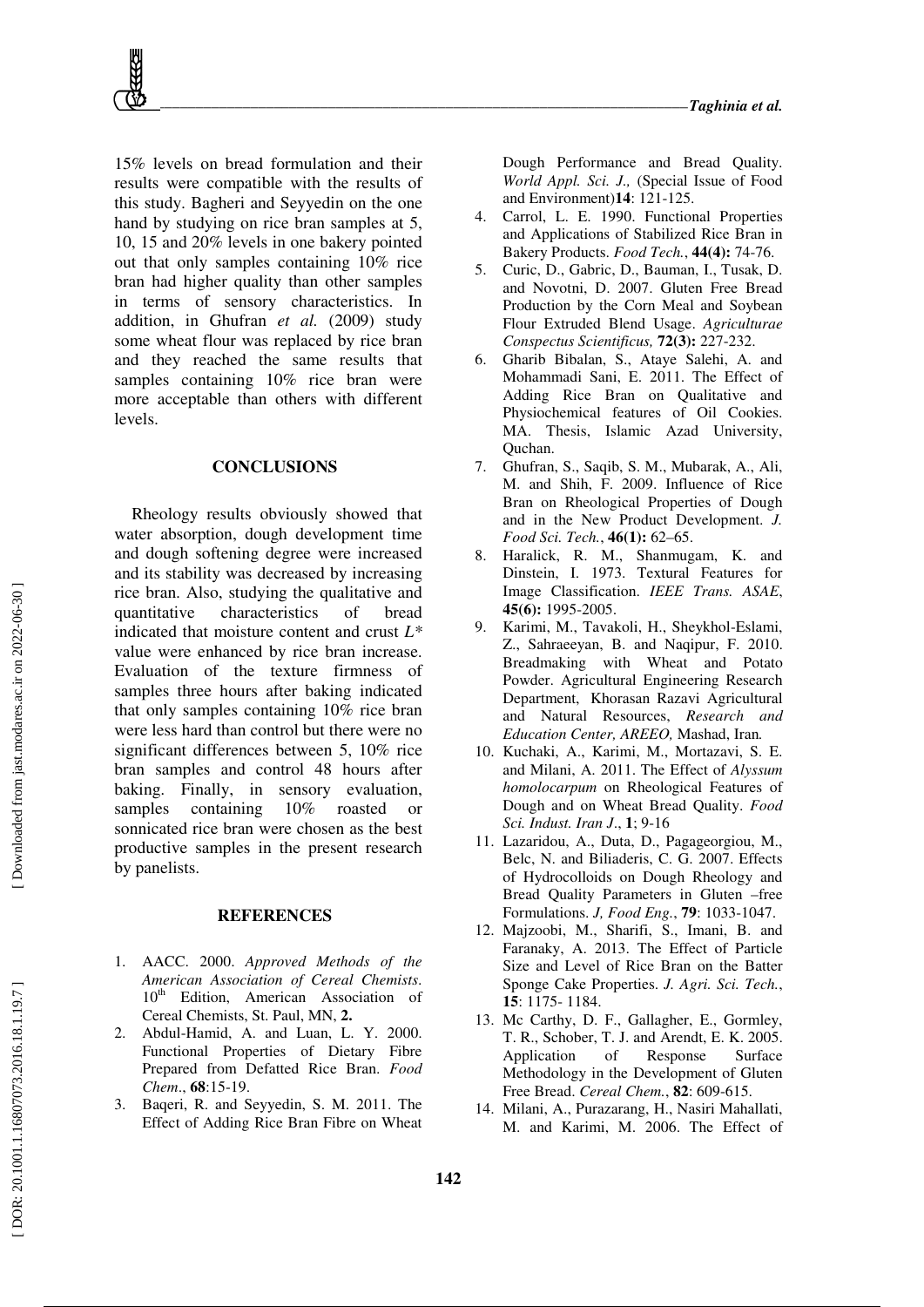Technological Aspects of Fiber Resources on Bread Quality. MA. Thesis, Ferdowsi University, Mashhad.

- 15. Pourfarzad, A., Khodaparast, M. H., Karimi, M., Mortazavi, S. A., Ghiafeh Davoodi, M., Hematian Sourki, A., 2009. Effect of Polyols on Shelf-life and Quality of Flat Bread Fortified with Soy Flour. *J. Food Process. Eng.*, Doi: 10.1111/j.1745- 4530.2009.00541.x.
- 16. Purlis, E. and Salvadori, V. 2009. Modelling the Browning of Bread during Baking. *Food Res. Inter.*, **42**: 865-870.
- 17. Randall, J. M., Sayre, R. N., Schultz, W. G., Fong, R. Y., Mossman, A. P., Tribelhorn, R. E. and Saunders, R. M. 1985. Rice Bran Stabilization by Extrusion Cooking for Extraction of Edible Oil. *J. Food Sci*., **50**: 361-364.
- 18. Rosell C. M., Haros, M., Escriva C., and Benedito De Barber, C. 2001. Experimental Approach to Optimize the Use of Alphaamylases in Bread Making. *J. Agri. Food Chem.*, **49**: 2973–2977.
- 19. Sahraeeyan, B., Habibi Najafi, M.B., Karimi, M., Hadad, M. and Davoodi, M. 2012. Bread Making without Gluten by Using Sorghum, Cheese Oowder and Shirazi Balengu. MA. Thesis, Ferdowsi University, Mashhad.
- 20. Sairam, S., Gopala Krishna, A. G. and Urooj, A. 2011. Physico-chemical Characteristics of Defatted Rice Bran and Its Utilization in a Bakery Product. *J. Food Sci. Tech.*, **48(4):** 478–483.
- 21. Sangnarka, A. and Noomhorm, A. 2004. Effect of Dietary Fiber from Sugarcane Bagasse and Sucrose Ester on Dough and Bread Properties. *Lebensm-Wiss u-Technol.,* **37**: 697-704.
- 22. Sekhon, K. S., Dhillon, S. S., Singh N., and Singh, B. 1997. Functional Suitability of Commercially Milled Rice Bran in India for Use in Different Food Products*. Plant Foods Hum*., **50(2):** 127-140.
- 23. Sheykhol-Eslami, Z. 2009. Quality Development of Bread by Physical and Chemical Strategies. PhD. Thesis, Ferdowsi University, Mashhad.
- 24. Sudha, M. L. R., Vetrimani, K. and Leelavathi, K. 2007. Influence of Fibre from Different Cereals on the Rheological Characteristics of Wheat Flour Dough and on Biscuit Quality. *Food Chem*., **100**: 1365- 1370.
- 25. Sun, D. 2008. Computer Vision Technology for Food Quality Evaluation. Academic Press, New York.

بررسي اثر افزودن سبوس برنج پيش تيمار شده بر رئولوژي خمير و خواص كيفي نان بربري

پ. تقينيا، ا. عطاي صالحي، و ز. شيخ الاسلامي

چكيده

در اين تحقيق سبوس برنج پيش تيمار شده با حرارت و فراصوت در فرايند توليد نان بربري در سطوح صفر؛ ۵؛ ۱۰ و ۱۵ درصد جايگزين آرد گندم شد. خواص رئولوژيكي خميرو ويژگي هاي بافتي و حسي نان بررسي شد. نتايج نشان دادندكه جذب آب؛ زمان توسعه و درجه نرم شدن خمير افزايش ولي پايداري آن كاهش يافت. مقدار رطوبت نان و شاخص L \*پوسته افزايش يافت. بافت تيمارهاي داراي %10 سبوس پيش تيمار شده 3 ساعت پس از پخت نرمتر از شاهد بود. ولي 48 ساعت پس از پخت